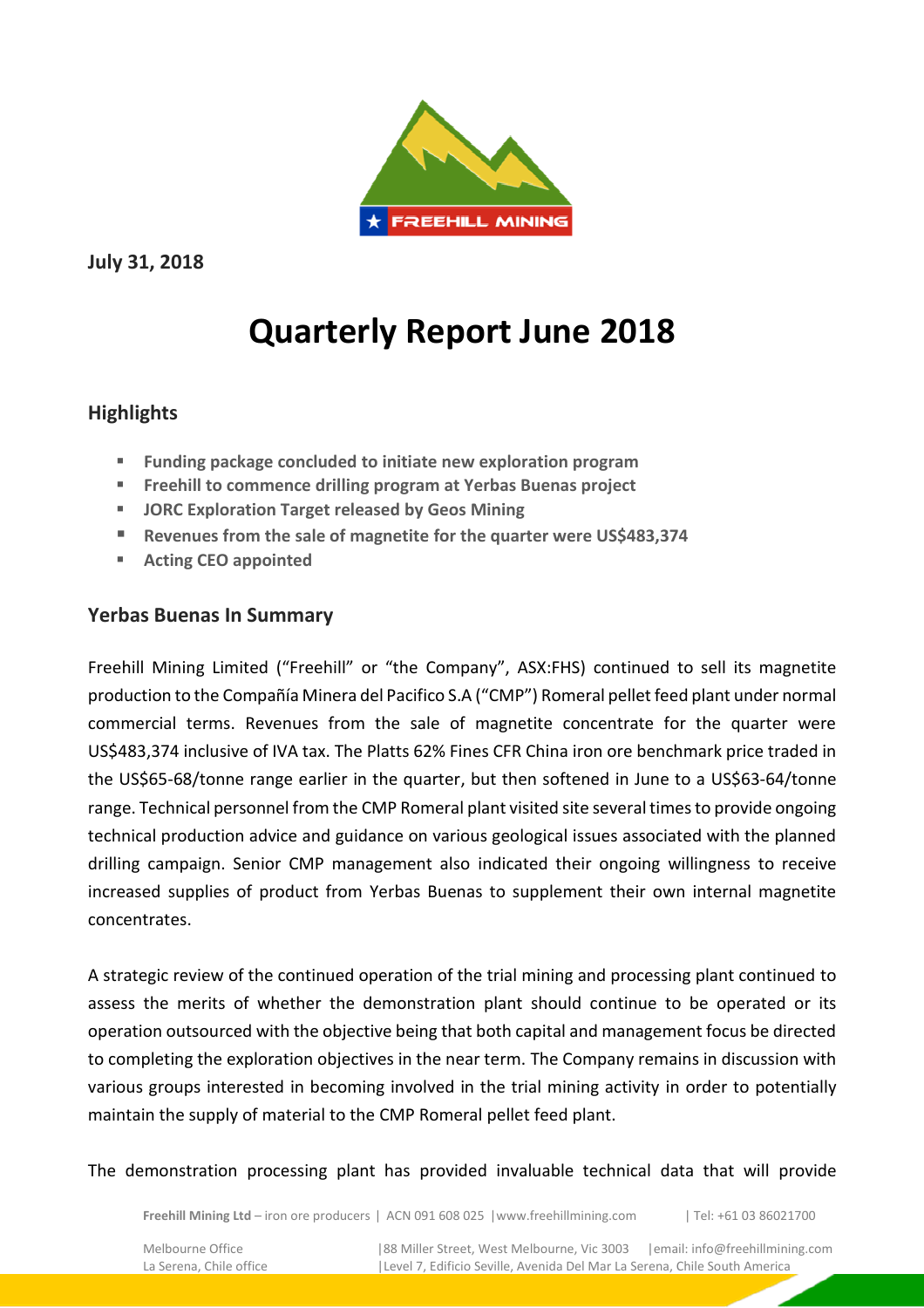baseline information for the completion of a scoping study once the geological resource has been established.

Exploration activities are scheduled to commence in the September quarter at the Yerbas Buenas Project in Chile, subject to sufficient funding being obtained. The initial exploration program is the first step towards defining the maiden JORC Resource on the project and will focus on defining the size, extent and quality of several of the projects magnetite structures.

## **Finance**

During the quarter, convertible notes worth approximately \$77,000, as well loan debt in excess of \$1.4 million, were converted into shares in the Company demonstrating ongoing investor support. In addition, the Company received \$250,000 in cash for shares issued under a placement.

The company is continuing its discussions with its New York based investor to secure the second tranche of its convertible note facility following the results of the strategic review announced on 10 July 2018.

In addition, since June 30 the Company has raised a further \$197,000 via debt and is in active discussion with investors on three specific financing transactions to support the ongoing capital needs and development of the Company to deliver value to our shareholders.

Shareholders will be advised accordingly once the results of these discussions are formalised.

## **Corporate**

Freehill continues to review and assess the expertise and composition of the Board and Senior Management and as announced in June, Mr Peter Hinner has assumed the role of Acting CEO of Freehill, with specific oversight of coordinating the initial exploration program and preparing the initial scoping study parameters. Peter has been the Chief Operating Officer of Freehill since February 2017 and has an in-depth understanding of the project. As announced on 10 July, Mr Hinner will be appointed as a Director of the Company, effective 31 July 2018.

# **Exploration Target**

A conceptual Exploration Target for the Yerbas Buenas project has been determined by Geos Mining from the historical exploration and current mining figures and was reported during April, 2018.

## **Exploration Program**

Freehill has now commenced the process of designing an exploration program and identifying specific drilling targets, with a view to establishing a maiden JORC-compliant Mineral Resource

**Freehill Mining Ltd** – iron ore producers | ACN 091 608 025 |www.freehillmining.com | Tel: +61 03 86021700

Melbourne Office | 88 Miller Street, West Melbourne, Vic 3003 | email: info@freehillmining.com<br>La Serena, Chile office | Level 7, Edificio Seville, Avenida Del Mar La Serena, Chile South America |Level 7, Edificio Seville, Avenida Del Mar La Serena, Chile South America